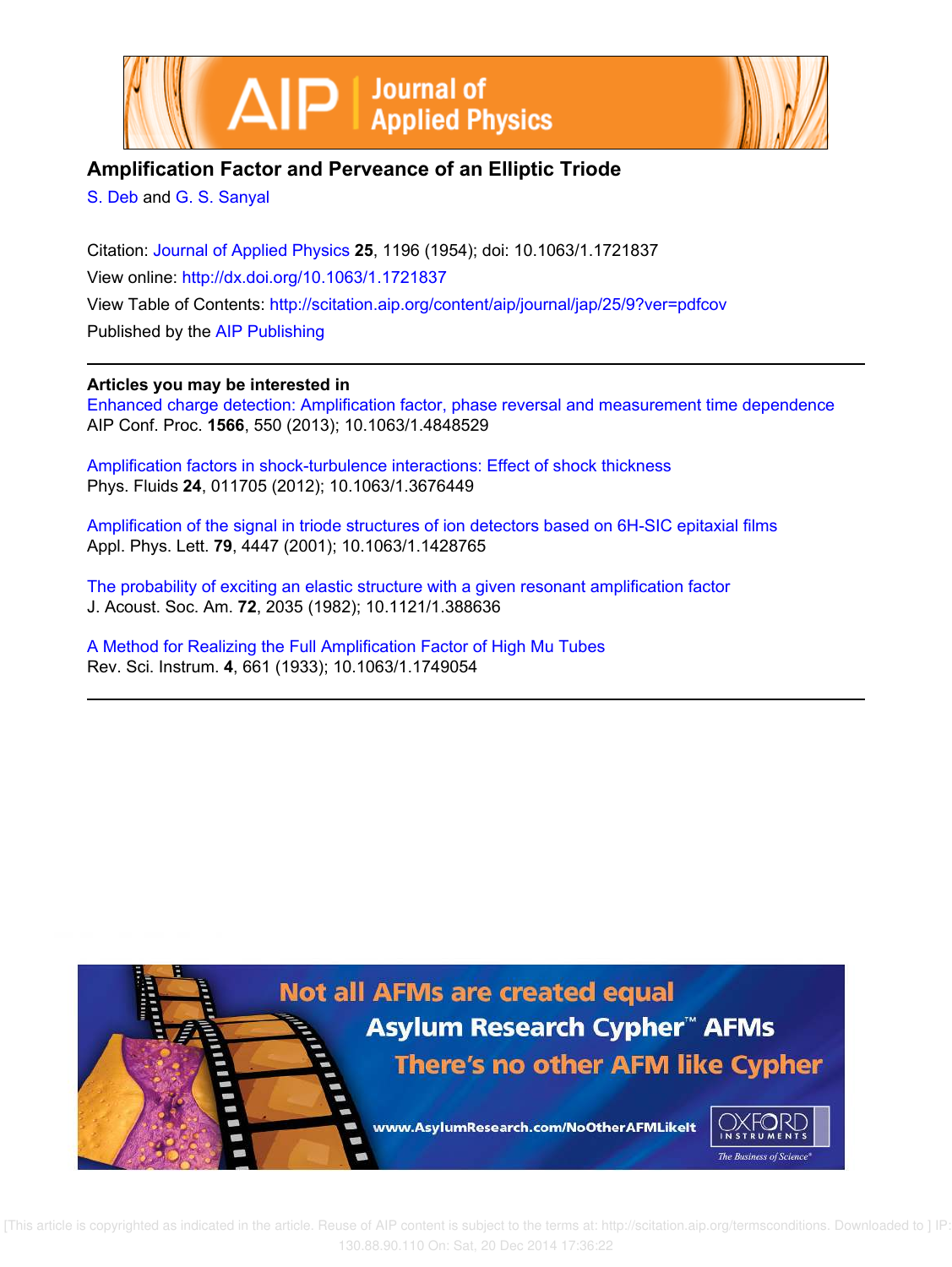# **Amplification Factor and Perveance of an Elliptic Triode**

S. DEB AND G. S. SANYAL

*Institute of Radio Physics and Electronics, University of Calcutta, India* (Received December 4, 1953)

An attempt has been made to derive, in terms of valve geometry, theoretical expressions for the constants of an elliptic triode, the shape of the electrodes of which belongs to a family of confocal ellipses. The amplification factor  $(\mu)$  is derived by following the method of conformal transformation. Result shows that in general it varies with the parametric angle *0* of the ellipse-decreasing from the direction of minor to that of the major axis. The average value of  $\mu$  increases with increasing value of the eccentricity of the grid and with decreasing value of the eccentricity of the anode. Curves for ready evaluation of  $\mu$  for any value of  $\theta$  are given. The problem of design of an elliptic triode having a constant  $\mu$  for all values of  $\theta$  is also considered and its method of solution indicated. An expression for the perveance  $(P)$  has also been obtained by adopting the procedure followed by O'Neill for determining the perveance of a plane diode having filamentary cathode. The expression shows that the value of perveance is determined mainly by the eccentricity of the grid and the focal distance.

To illustrate the practical applications of the various deductions made, a numerical example, involving the design of a 6C5-GT/G type triode, is given.

### 1. INTRODUCTION

A KNOWLEDGE, in terms of the electrode geometry, of the amplification factor, the interelectrode capacitances, and the perveance of an electronic valve is of great importance for the design and manufacture such valves. Many investigations have, therefore, been carried out to derive theoretical expressions for these parameters. The cases studied most are those of triodes and multigrid valves having planar and cylindrical geometry. Expressions are now available for calculating theoretically the various constants of these types of triodes with arbitrary electrode dimensions and spacings.<sup>1-3</sup> However, many commercial triodes have a geometry which is neither plane nor cylindricaL Of these, those possessing approximately an elliptic geometry are perhaps the most numerous. But it appears that no theoretical analysis has yet been attempted to obtain expressions for the constants of such triodes. In the existing design practice, therefore, such valves are treated more or less as of cylindrical or planar structure having electrode distances equal to the average distances of the valve electrodes, use being made of certain empirical relations for estimating the valve constants. Such a procedure is obviously unsatisfactory. In the present paper an attempt will be made to develop expressions for the amplification factor, interelectrode capacitances, and perveance of a triode of elliptic geometry. In order that the problem may be amenable to mathematical treatment, the case considered will be that for which the electrode surfaces constitute a system of confocal ellipses. Subject to certain reasonable restrictions, the analysis will be shown to yield expressions useful for practical valve design.

<sup>1</sup>K. R. Spangenberg, *Vacuum Tubes* (McGraw-Hill Book Company, Inc., New York, 1948).<br> $\frac{1}{2}$  W, B, Welkey, Pros. Let Flee Franc (Lordon),  $\frac{1}{2}$  (EVII) where <sup>2</sup>W. B. Walker, Proc. Inst. Elec. Engrs. (London), 98(III),

57 (1951). <sup>3</sup>M, Wada, Scientific Rept. Research Insts. Tohoku Univ. and

B-1, 2, 399 (1950).

### 2. TRIODE OF ELLIPTIC GEOMETRY

As mentioned earlier, the special case considered will be that of a valve for which the cathode, the grid, and the anode surfaces are confocal elliptic cylinders. Let the eccentricities of these be  $e_c$ ,  $e_g$ , and  $e_a$ , respectively. The grid is supposed to be made of straight wires, all of the same radius  $r_g$ , and disposed parallel to the common axis of the cylinders at equal intervals over the grid surface. A transverse section of the above structure consisting of the anode  $(A)$ , the grid  $(G)$ , and the cathode  $(C)$  is shown in Fig. 1. The directions of the axes and the center of the confocal elliptic system have been taken, respectively, as the directions and the origin of a rectangular coordinate system  $(x,y)$ . The two foci of the ellipses are the points  $(\pm K,0)$  on the  $(x,y)$  coordinate system. The centers of the grid wires divide the elliptic grid section into a number of equal arcs. The length  $D$  of each of these arcs is related to the total number of grid wires *(2N)* by

$$
D=2KE/(Ne_g),\tag{1}
$$

where  $\delta_g = \sin^{-1} e_g$  and  $E = E(\delta_g, \pi/2)$  represents the complete elliptic integral of the second kind.

#### 3. CONFORMAL TRANSFORMATION OF THE TRIODE GEOMETRY

In order to investigate analytically the foregoing problem, it is necessary first to reduce the elliptic triode to a simpler geometry for which solutions are easily obtainable. For this purpose, we restrict our interest to the region of the triode lying above the *x* axis  $(Fig. 1)$  and apply the transformation given by

$$
Z = K \sin(W/K), \tag{2}
$$

$$
\begin{cases}\nW = \varphi + j\Psi \\
Z = x + jy\n\end{cases} \tag{3}
$$

1196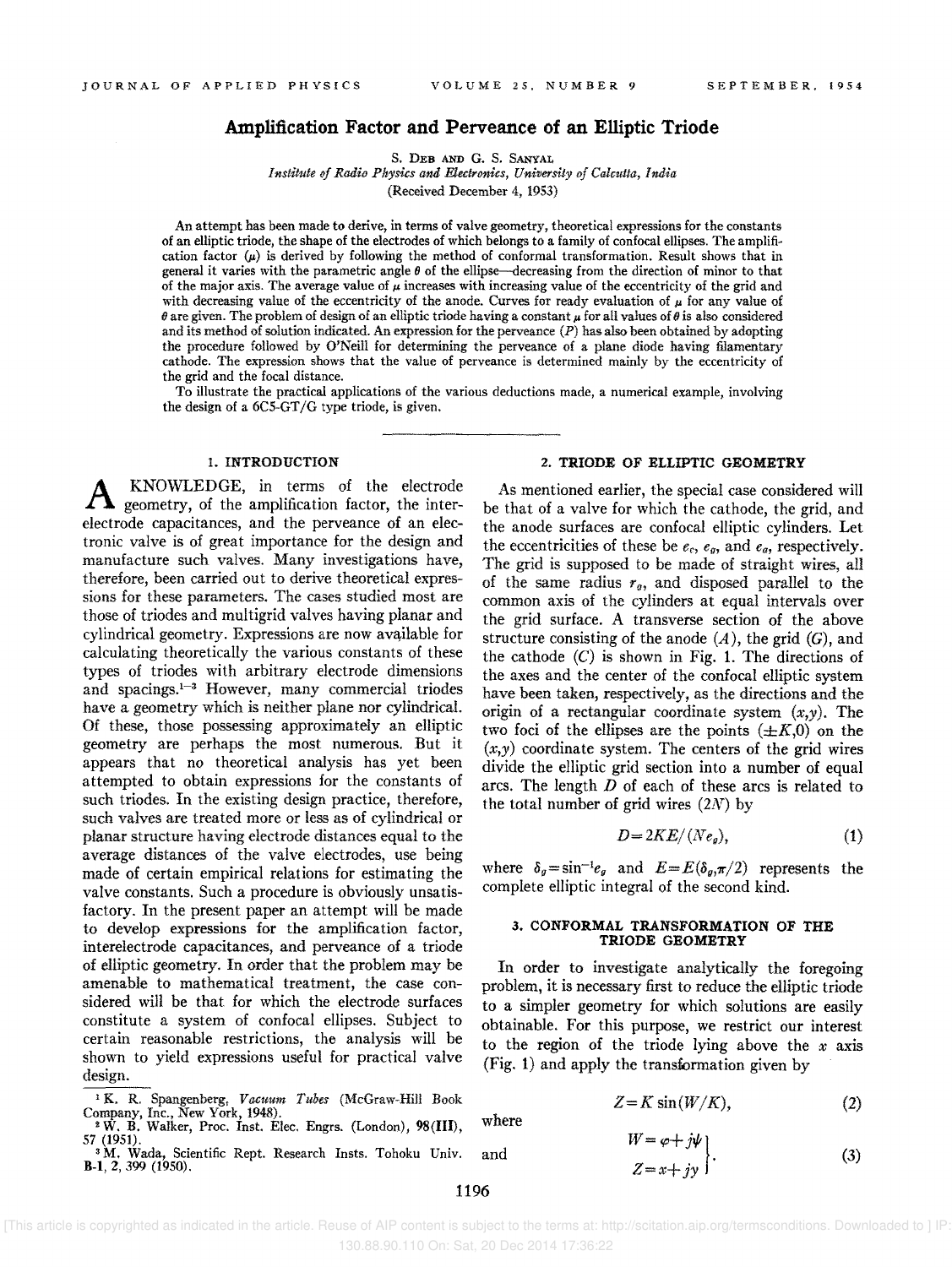From Eqs. (2) and (3), we obtain

$$
x = K \cosh(\psi/K) \sin(\varphi/K) \tag{4a}
$$

$$
y = K \sinh(\psi/K) \cos(\varphi/K). \tag{4b}
$$

As a result of the aforementioned transformation, a system of confocal ellipses with their foci located at  $(\pm K, 0)$  in the *Z* plane transform in the *W* plane into a series of lines parallel to the  $\varphi$  axis. It follows, therefore, that the elliptic arc  $EAF$  representing the upper half of the anode in Fig. 1 becomes in the  $W$  plane a straight line given by

$$
\psi = K \cosh^{-1}(a_{\alpha}/K)
$$
  
=  $K \cosh^{-1}(1/e_{\alpha}) = \psi_{\alpha}$ , say (5)

where  $a_a$  is the semimajor axis of the elliptic anode A.

Putting  $e_a = \sin \delta_a$  and using the identity  $\cosh^{-1} u$  $=\ln[u+(u^2-1)^{\frac{1}{2}}],$  Eq. (5) reduces to

$$
\psi = \psi_a = K \ln \cot(\delta_a/2). \tag{6}
$$

Similarly, the transformed grid and cathode arcs are the straight lines, given, respectively, by

$$
\psi = K \ln \cot(\delta_g/2) = \psi_g, \text{ say} \tag{7}
$$

and

$$
\psi = K \ln \cot(\delta_c/2) = \psi_c, \text{ say} \tag{8}
$$

where  $\delta_e = \sin^{-1}e_c$ .

It also follows from Eqs. (4a) and (4b) that the three transformed lines would extend from  $+K\pi/2$  to  $-K\pi/2$ . The transformed electrode surfaces constitute a plane triode having the following electrode spacings:

Cathode-to-grid distance  $d_{cg}$ 

$$
= \psi_{\mathfrak{g}} - \psi_{\mathfrak{e}} = K \ln[\cot(\delta_{\mathfrak{g}}/2)/\cot(\delta_{\mathfrak{e}}/2)]. \quad (9)
$$

Grid-to-anode distance d*ga* 

$$
=\psi_a-\psi_g=K\ln[\cot(\delta_a/2)/\cot(\delta_g/2)].\quad (10)
$$

If, now, Eqs. (4a) and (4b) are compared with the parametric equation of an ellipse,  $viz.$   $x=a \sin\theta$ ,  $y=b \cos\theta$ , a and b being the semimajor and semiminor diameter, respectively, it is seen that

$$
\theta = \varphi/K. \tag{11}
$$

Equation (11) shows that points on any of the confocal ellipses which correspond to equal intervals of the angle  $\theta$  in the  $Z$  plane are spaced at equal intervals of  $\varphi$  in the *W* plane. Now, equal arc lengths of an ellipse correspond to increasing intervals in  $\theta$  as one goes away from the semiminor axis. It, therefore, follows from Eq. (11) that the spacings of the transformed images of the grid wire centers would increase with the increasing values of  $\varphi$ . If the  $\theta$  values for any two consecutive grid wire centers be denoted by  $\theta_1$  and



FIG. 1. Transverse section of the elliptic triode<br>in the Z plane  $(K=1)$ .

 $\theta_2$ , then their spacing in the W plane is given by

$$
c_{\varphi} = \varphi_2 - \varphi_1 = f(\varphi)
$$
  
=  $K(\theta_2 - \theta_1) = Kf(\theta)$ . (12)

We now derive some approximate expressions which hold good closely for the case where the grid-wire radius  $(r_a)$  is small compared to  $(K/e_a)$ —a case usually met with in practice.

Firstly, as shown in the Appendix, for such case, a circle of radius  $r_g$  with its center lying on the ellipse  $G$ , has for its image in the *W* plane a figure which is very nearly a circle. This image circle has a radius given by

$$
r_{\varphi} = r_{g}e_{g}/[1 - e_{g}^{2}\sin^{2}(\varphi/K)]^{4}, \qquad (13)
$$

and its center is located at the point  $(\varphi, \psi_g)$ .

Next we note that in the *W* plane,  $\psi_g$  is the same for all the grid-wire centers but  $\varphi$  varies. Thus the radii of the transformed grid-wire circles are larger for larger  $\varphi$ and hence for larger values of  $\theta$  in the  $Z$  plane.

In the *W* plane, therefore, not only the spacing  $c_{\varphi}$ between consecutive grid-wire centers but alio the grid-wire radius,  $r_{\varphi}$  increases as one goes away from the  $\psi$  axis. This is illustrated in Fig. 2(a). But, nevertheless, as shown below, the screening fraction (defined by  $s = 2r_{\varphi}/c_{\varphi}$  remains very approximately a constant.

Consider a section  $ABCD$  of the W plane [Fig. 2(a)] bounded by the lines  $\varphi = \varphi' = K\theta'$  and  $\varphi = \varphi'' = K\theta''$  $(\theta' > \theta')$  with the transformed grid-wire center located at  $\varphi = (\varphi' + \varphi'')/2 = K(\theta' + \theta'')/2 = K\theta$  and  $\psi = \psi_g$ . For this section,  $c_{\varphi} = K(\theta'' - \theta')$  and the screening fraction of the  $W$  plane triode geometry is, from Eq. (13),

$$
s = 2r_{\theta}e_{\theta}/[K(\theta'' - \theta')(1 - e_{\theta}^2 \sin^2\theta)^{\frac{1}{2}}]
$$

$$
= \frac{2r_{\theta}e_{\theta}}{K(\theta'' - \theta')[(\theta/\partial\theta)E(\delta_{\theta}, \theta)]},
$$

where  $E(\delta_{q},\theta)$  is the incomplete elliptic integral of the second kind. Assuming that the interval  $\theta'' - \theta' = \Delta \theta$  is so small that  $E(\delta_{g},\theta)$  may be taken to vary linearly with  $\theta$  in the foregoing interval, the foregoing equation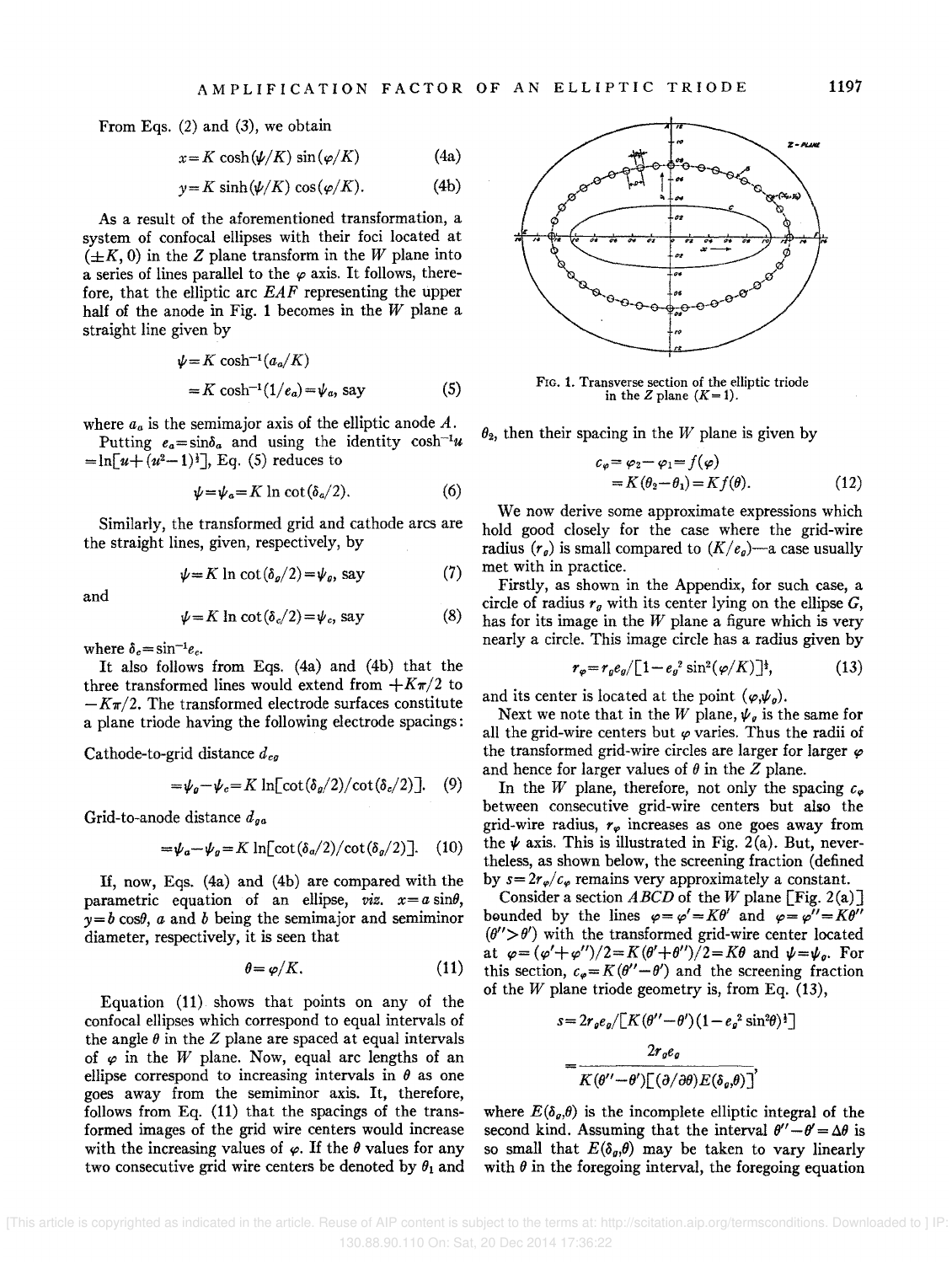

FIG. 2(a). Transverse section of the *W* plane representation of one quadrant of the elliptic triode  $(K = 1)$ .



FIG. 2(b). Same as in Fig. 2(a) with small value of *ea.* 

reduces to

$$
s \approx 2r_{\sigma}e_{\sigma}/[K\Delta E(\delta_{\sigma}, \theta)]
$$
  
= 2r\_{\sigma}/[K/\epsilon\_{\sigma}){E(\delta\_{\sigma}, \theta')} - E(\delta\_{\sigma}, \theta')}]  
\approx 2r\_{\sigma}/D  
= r\_{\sigma}e\_{\sigma}N/[KE], from Eq. (1). (14)

It can be easily shown by actual numerical calculation that Eq. (14) holds good to a high degree of accuracy even for  $e_q \approx 1$ , provided that  $N \ge 6$ . For such cases, therefore, the screening fraction of the *W* plane triode is constant and is given by Eq. (14).

Finally, from Eqs. (13) and (14) it follows that the

grid-wire spacing should vary with  $\varphi$  as follows:

$$
c_{\varphi} \approx c_0 / \left[1 - e_q^2 \sin^2(\varphi/K)\right]^{\frac{1}{2}},\tag{15}
$$

where  $c_0 = 2KE/N = e_oD$ .

It may be easily shown that for  $e_g < 0.45$  the following relations hold valid within 10 percent:

$$
c = K\pi/N, \quad r = r_{g}e_{g}, \quad s = 2Nr_{g}e_{g}/(K\pi).
$$

Under this condition the transformed tube geometry in the *W* plane reduces to that of an ideal plane triode as shown in Fig. 2(b).

#### 4. INTERELECTRODE CAPACITANCES AND AMPLIFICATION FACTOR

As pointed out in Sec. 3, the  $W$  plane image of the elliptic triode  $\lceil$  Fig. 2(a)  $\rceil$  can be looked upon as a plane triode of constant screening fraction but of variable pitch. No direct analytical solution for such a triode is known. It may, however, be noted that the *W* plane triode of Fig. 2(a) may be divided into  $N/2$  symmetrical sections each containing a single grid wire. Each one of the sections, say *ABCD,* may be taken as a part of an ordinary plane triode whose screening fraction and pitch are the same as those of the section chosen. One can, therefore, apply the known results for a plane triode individually to these  $N/2$  sections and obtain expressions for their interelectrode capacitances and amplification factors. The total interelectrode capacitances of the triode would then be given by the sum of these individual capacities and these, in their turn, will give the mean amplification factor of the valve.

Let us, therefore, consider one of the  $N/2$  sections mentioned previously *(A BCD)* of unit height in a direction perpendicular to the plane of the figure and let the grid-wire center for this section be  $(\varphi, \psi_g)$ . This section represents a system of electrostatic capacities which constitute a  $\Delta$  network as shown in Fig. 3(a). This, again, is equivalent to the star network of Fig. 3(b). Here the common terminal represents a hypothetical equipotential plane whose electrostatic field near the cathode and the anode is the same as that of the actual grid and is called the equivalent grid sheet. Provided that  $s < 1/6$ ,  $d_{cg} > c_{\varphi}$ ,  $d_{ga} > c_{\varphi}$  elements of this star network are obtained from the theory of plane triodes as<sup>1,4</sup>

$$
C_{1\varphi} = \frac{\epsilon_{\varphi}}{4\pi d_{\varphi a} - 2c_{\varphi} \ln \cosh(2\pi r_{\varphi}/c_{\varphi})}
$$
(16)

$$
C_{2\varphi} = \frac{c_{\varphi}}{4\pi d_{cg} - 2c_{\varphi} \ln \cosh(2\pi r_{\varphi}/c_{\varphi})}
$$
(17)

$$
C_{3\varphi} = \frac{1}{2 \ln \coth(2\pi r_{\varphi}/c_{\varphi})}.
$$
 (18)

<sup>4</sup>w. G. Dow, *Fundamentals of Engineering Electronics* (John Wiley and Sons, Inc., New York, 1952).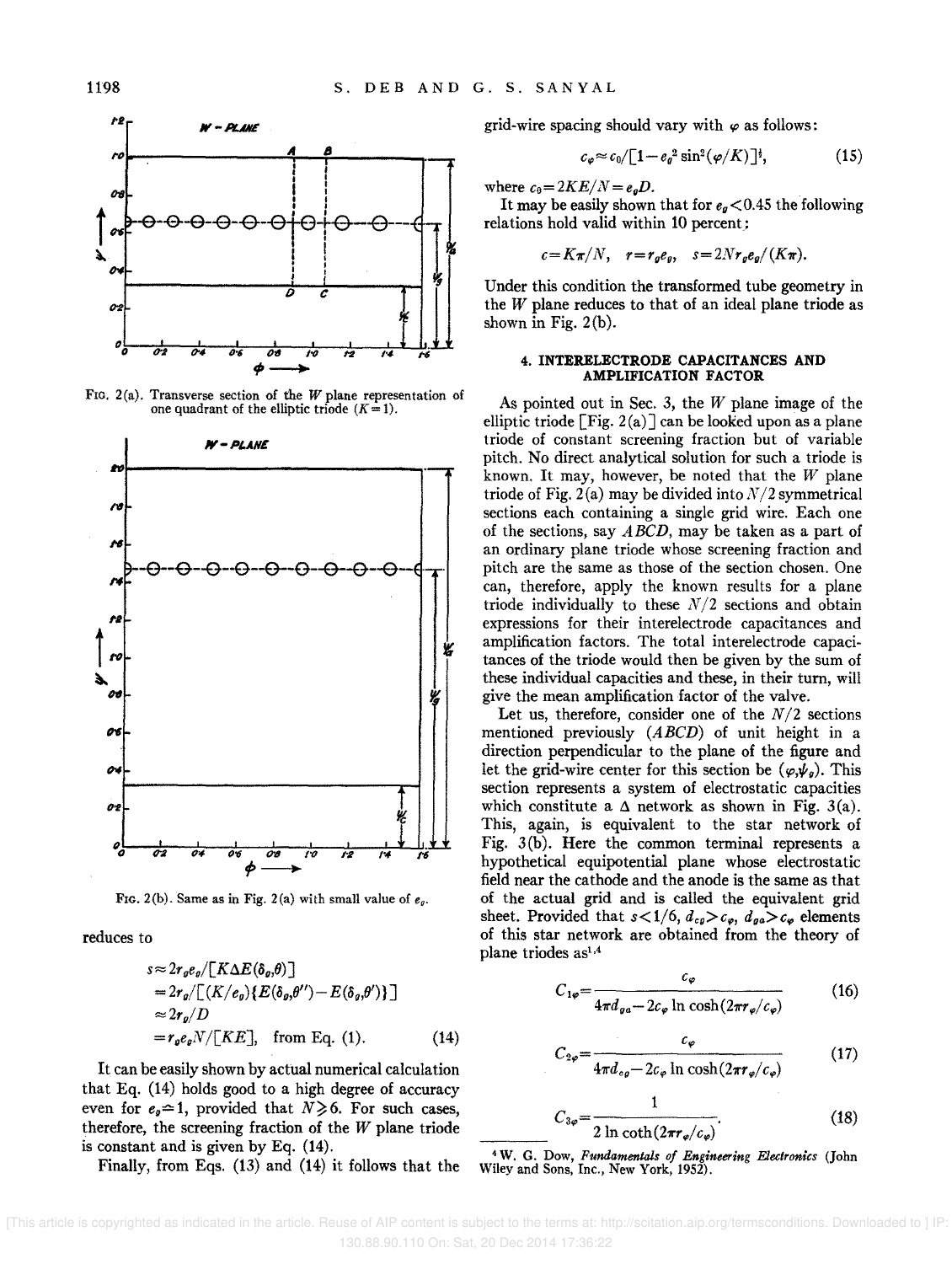Using Eqs.  $(9)$ ,  $(10)$ ,  $(14)$ , and  $(15)$  and referring to the *Z* plane

$$
C_{1\theta} = \frac{E}{\left[2\pi N(1 - e_{\theta}^2 \sin^2\theta)^{\frac{1}{2}} \ln\left(\cot(\delta_a/2)/\cot(\delta_a/2)\right)\right]}
$$
(19)  
-2E ln cosh{ $\pi r_{\theta}e_{\theta}N/(KE)$ ]  

$$
C_{2\theta} = \frac{E}{\left[2\pi N(1 - e_{\theta}^2 \sin^2\theta)^{\frac{1}{2}} \ln\left(\cot(\delta_a/2)/\cot(\delta_a/2)\right)\right]}
$$
(20)  
-2E ln cosh{ $\pi r_{\theta}e_{\theta}N/(KE)$ }}  

$$
C_{3\theta} = \frac{1}{2 \ln \coth{\pi r_{\theta}e_{\theta}N/(KE)}}
$$
(21)

The capacitances  $C_1$  and  $C_3$  determine the relative effectiveness of the anode and the actual grid in fixing the potential of the equivalent grid sheet and hence the off-cathode field. Amplification factor of the valve is, therefore, defined as

$$
\mu_{\theta} = C_{3\theta}/C_{1\theta}
$$
  
=  $\left[1/\ln \coth\{\pi r_{\theta}e_{\theta}N/(KE)\}\right]$   

$$
\times \left[\left(\pi N/E\right)(1-e_{\theta}^2 \sin^2\theta)^{\frac{1}{2}} \ln\left\{\cot\left(\delta_{\theta}/2\right)/\cot\left(\delta_{\theta}/2\right)\right\}\right]
$$
  
-  $\ln \cosh\{\pi r_{\theta}e_{\theta}N/(KE)\}\right]$ . (22)

In valves as used in practice the second term in the numerator of Eq. (22) is always less than one-tenth of the value of the first. This term may, therefore, be omitted. We thus get

 $\mu_{\theta}/\mu_0 = (1 - e_a^2 \sin^2\theta)^{\frac{1}{2}},$ 

where

$$
\mu_0 = (\pi N/E) \frac{\ln\{\cot(\delta_a/2)/\cot(\delta_a/2)\}}{\ln \coth\{\pi r_g e_g N/(KE)\}},
$$
 (24)

is the amplification factor for the central region of the valve. The r.h.s. of Eq. (23) can be expressed in terms of Jacobi's elliptic function *dnu,* which is readily available in graphical and tabular form.<sup>5</sup> Here the variable *u* is the incomplete elliptic integral of the first kind  $F(\delta,\theta)$ . For practical handling, however, it is desirable to have a plot of the ratio  $(\mu_{\theta}/\mu_0)$  directly against  $\theta$ . Such a set of curves is given in Fig. 4(a). In Fig. 4(b) is given a graphical representation of Eq. (24).

In order to compute the total interelectrode capacitances of the valve, we note that the second term in the denominator of Eqs. (16) and (17) does not exceed one-tenth of the value of the first. Neglecting this term and summing up for all the *2N* sections, we get from Eq. (16),

$$
C_1 = \sum \frac{c_{\varphi}}{4\pi K \ln\{\cot(\delta_{\alpha}/2)/\cot(\delta_{\varphi}/2)\}}.
$$

6 E. Jahnke, and F. Emde, *Tables oj Functions* (Dover Publications, New York, 1945).

Use of Eq. (13) gives  $\sum c_{\varphi}=2K\pi$ . Thus

$$
C_1 = 1/[2\ln\{\cot(\delta_a/2)/\cot(\delta_a/2)\}].
$$
 (25)

Similarly, from Eqs. (17) and (18)

$$
C_2 = 1/[2 \ln\{\cot(\delta_g/2)/\cot(\delta_c/2)\}]
$$
 (26)

$$
C_3 = N/\ln \coth\{\pi r_g e_g N/(KE)\}.
$$
 (27)

The average value of the amplification factor is therefore given by

$$
\mu = C_3/C_1
$$
  
= 
$$
\frac{2N \ln{\cot(\delta_a/2)}/\cot(\delta_g/2)}{\ln \coth{\pi r_g e_g N}/(KE)}
$$
 (28)

It is interesting to note from Eqs. (24) and (28) that  $\mu_0$  approaches  $\mu$  as  $\delta_g$  becomes small.

From Eqs. (25) to (27) one obtains expressions for the total  $\Delta$ -network capacitances:

$$
C_{ae} = \frac{C_2}{\mu (1 + 1/\mu + 1/\mu')},
$$
  
\n
$$
C_{ge} = \frac{C_2}{1 + 1/\mu + 1/\mu'},
$$
\n
$$
C_{ga} = \frac{C_1}{1 + 1/\mu + 1/\mu'},
$$
\n(29)

where

 $\mu'$  =  $C_3/C_2$ 

(23)

$$
=\frac{2N\ln\{\cot(\delta_{\mathfrak{g}}/2)/\cot(\delta_{\mathfrak{e}}/2)\}}{\ln\coth\{\pi r_{\mathfrak{g}}e_{\mathfrak{g}}N/(KE)\}}.\tag{30}
$$

#### 5. **EQUIVALENT GRID SHEET POTENTIAL AND PERVEANCE**

The action of a triode valve is conveniently visualized in terms of the equivalent grid sheet potential. This potential may be obtained from the equivalent star network of the valve capacities by determining the potential of the neutral point. This potential (V*o)* 



Fro. 3(a). Delta network representing the interelectrode capacitances of a symmetric section of the triode containing a single grid wire. (b) Equivalent star network of (a).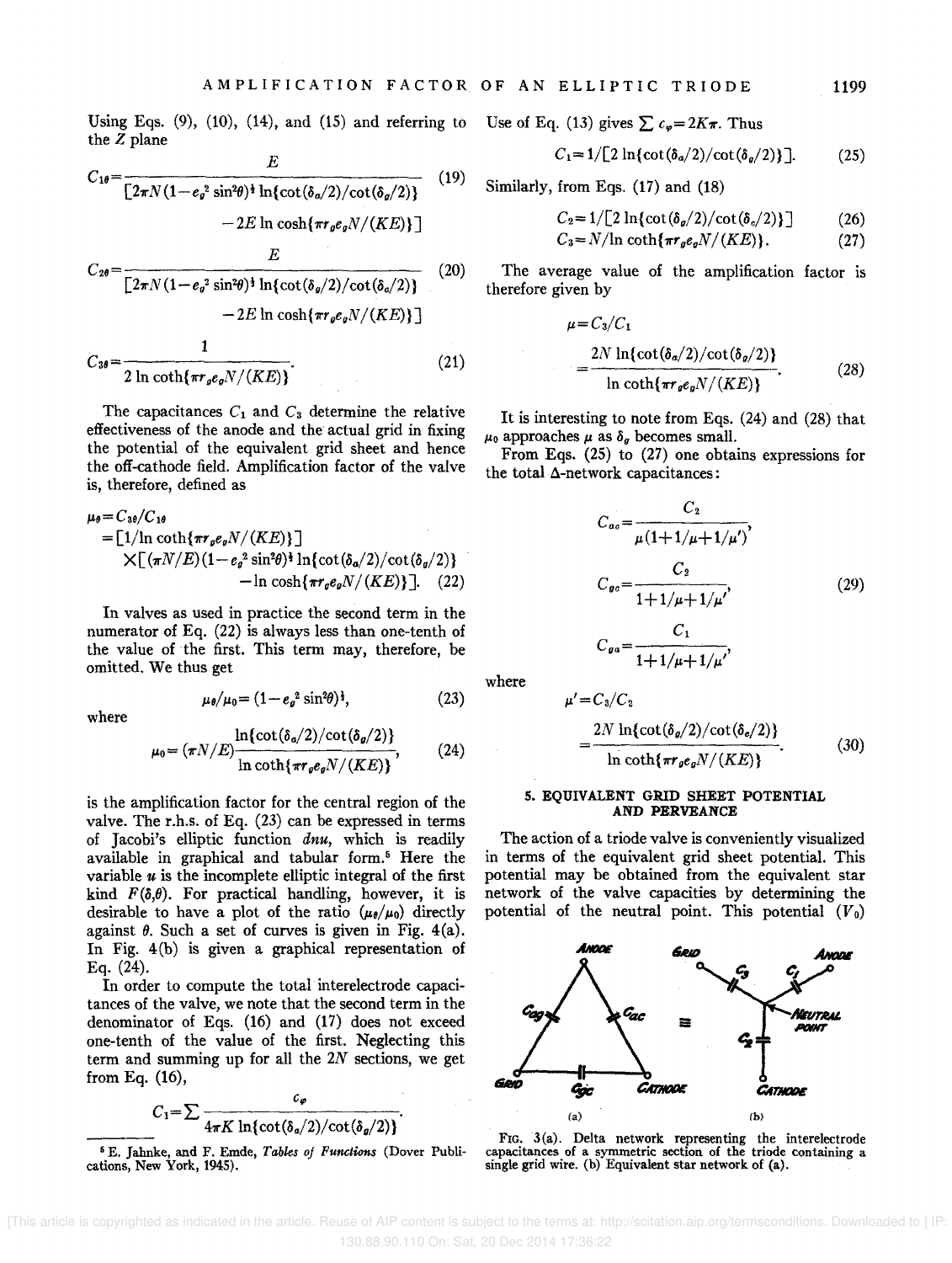

FIG. 4(a). Curve showing the variation of amplification factor with the parametric angle  $\theta$ .

satisfies the condition that the net charge induced in the electrode system under purely electrostatic condition is zero, i.e.,<sup>1,4</sup>

$$
C_1(V_a-V_0)+C_2(V_c-V_0)+C_3(V_a-V_0)=0,
$$

where  $V_a$ ,  $V_g$ , and  $V_c$  are the potentials of the anode, grid, and cathode, respectively.

Putting 
$$
V_c = 0
$$
, we get the equivalent grid sheet potential

$$
V_0 = \frac{V_g + V_a(C_1/C_3)}{1 + (C_1/C_3) + (C_2/C_3)}
$$
  
= 
$$
\frac{V_g + V_a/\mu}{1 + (1/\mu) + (1/\mu')}
$$
 (31)

We can now apply Child's law and write

$$
i = PV_0^3,\tag{32}
$$

where  $i$  is the cathode current and  $P$  is a constant of the valve. In conformity with the nomenclature adopted for the cases of plane and cylindrical triodes, P may be called the perveance of the elliptic triode. It remains, however, to express *P* in terms of the geometrical constants of the valve.

A rigorous analysis of the problem is difficult as it involves the solution of a two-dimensional Poisson's equation. An approximate solution may, however, be obtained by following the method adopted by O'Neill and by Matricon and Trouve for the case of a filamentary cathode between two equidistant plane anodes.4. 6,7 The method is based on the assumption



FIG.4(b). Graphical representation of Eq. (24).

<sup>6</sup> G. D. O'Neill, Sylvania Technologist 3, 22 (1950).<br><sup>7</sup> M. Matricon and S. Trouve, Onde. Elect. 30, 510 (1950).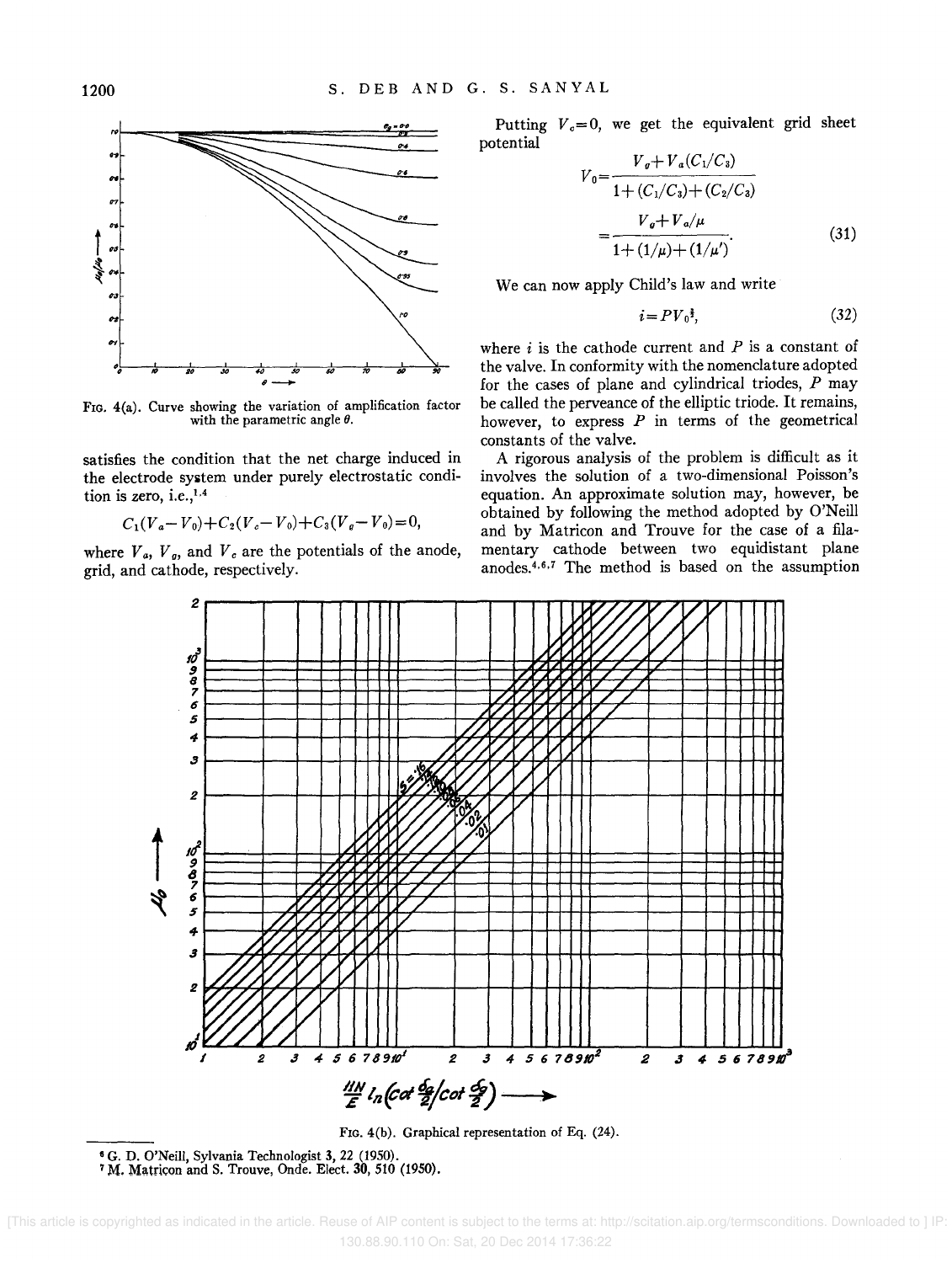that the space charge flow equations of two diodes, having the same value of electrostatic capacitance between their electrodes, are the same.

The system composed of the cathode and the equivalent grid sheet plane may be considered to act as a diode as shown in Fig. S. From purely electrostatic consideration this represents a plane parallel capacity of value

$$
\pi K/(4\pi d_{cg}) = C, \text{ say}
$$

per unit length in the direction normal to the plane of the figure. Using Eq. (9)

$$
C = 1/[4 \ln\{\cot(\delta_g/2)/\cot(\delta_c/2)\}]
$$
  
= 
$$
\frac{1}{2 \ln\left[\frac{K \cot^2(\delta_g/2)}{K \cot^2(\delta_c/2)}\right]}
$$

Thus, the capacity system composed of the semielliptic cathode and grid is equivalent to a cylindrical capacity having for its inner and outer radii

$$
R_i = K \cot^2(\delta_c/2)
$$
  
\n
$$
R_0 = K \cot^2(\delta_a/2)
$$
\n(33)

The perveance of this cylindrical diode may, therefore, be taken as the perveance of the actual triode. Remembering that the new cylindrical diode, as obtained above, represents only the upper half of the actual triode, as shown in Fig. 1, we obtain from the well-known equation of space charge flow in a cylindrical diode the perveance<sup>1</sup> • 4

$$
P = \frac{29.32 \times 10^{-6} \times l}{\beta^2 R_0}
$$
  
= 
$$
\frac{29.32 \times 10^{-6} \times l}{K \beta^2 \cot^2(\delta_g/2)},
$$
 (34)

where

$$
\beta^{2}=2 \ln\{\cot(\delta_{\theta}/2)/\cot(\delta_{\theta}/2)\}\
$$
  
-(8/5)[\ln\{\cot(\delta\_{\theta}/2)/\cot(\delta\_{\theta}/2)\}]^{2}  
+(11/15)[\ln\{\cot(\delta\_{\theta}/2)/\cot(\delta\_{\theta}/2)\}]^{3}+\text{etc.}, (35)

and  $l$  is the length of the anode.

An expression for the transconductance *gm* of the elliptic triode may now be obtained by evaluating  $(\partial i/\partial V_g)v_g$  from Eq. (32) and making use of Eqs. (28), (30), (34), and (35).

# 6. DISCUSSION

The expression for amplification factor of an elliptic triode shows that, in general,  $\mu$  would depend upon the value of  $\theta$  and hence would vary from section to section. The extent of this variation is determined mainly by the eccentricity of the grid ellipse. Even for  $e_g = 0.45$ ,



FIG. 5. Equivalent diode representation in the *W* plane of the upper half of the elliptic triode.

a 10 percent variation in  $\mu$  will occur. As is well known, however, the value of  $\mu$  as realized under actual operating condition of a valve may differ from the theoretical value by as much as  $\pm 20$  percent because of the unavoidable simplifying assumptions in course of the analysis. As such, it is reasonable to take the value of  $\mu$  as given by Eq. (28) as the average value of  $\mu$ , at least up to  $e_g = 0.85$ . It may also be noted that according to Eqs. (24) and (28) the values of both amplification factors, i.e.,  $\mu_0$  and the average  $\mu$  increase with

- (i) the increase of the number of grid wires *(2N),*
- (ii) the decrease in the eccentricity of the anode ellipse *(ea),*
- (iii) the increase in the eccentricity of the grid ellipse  $(e_{q})$ ,
- (iv) the increase in the diameter of the grid wires  $(r_g)$ .

Of these, the roles of  $N$  and  $e_g$  appear to be more critical. We further note that the value of  $\mu$  is independent of the eccentricity of the cathode ellipse. This is because of the assumption that the pitch of the grid-wire is small compared to the distance between the cathode and the grid surface.

The variation of  $\mu$  with  $\theta$  can be minimized by making the screening fraction (s) variable. This may be achieved by varying either the grid-wire radius or the grid pitch.

If the grid-wire radius is varied then one finds from Eqs. (13), (15), (16), and (18) that for  $\mu$  to remain constant for all values of  $\theta$ , the following condition should be satisfied:

$$
(1 - e_{\theta}^2 \sin^2 \theta)^{\frac{1}{2}} / \ln \coth(2\pi r_{\theta}/D)
$$
  
=  $(\mu E/\pi N)/\ln{\cot(\delta_{\theta}/2)}/\cot(\delta_{\theta}/2) = -1/B$ , say,

where  $r_{\theta}$  is the grid-wire radius at  $\theta$ . This readily gives

$$
r_{\theta} = (D/4\pi) \ln \coth[(1/2)Bdnu], \tag{36}
$$

where values of *dnu* are obtained from Fig. 4(a) and those of In coth are obtainable from Smithsonian tables.<sup>8</sup>

If, however, the grid pitch is varied to make  $\mu$ constant, then the variation of grid pitch with  $\theta$ ,

<sup>8</sup> G. F. Becker and C. E. Van Orstrand, *Smithsonian Matematic Tables, Hyperbolic Functions* (The Smithsonian Institution, 1949),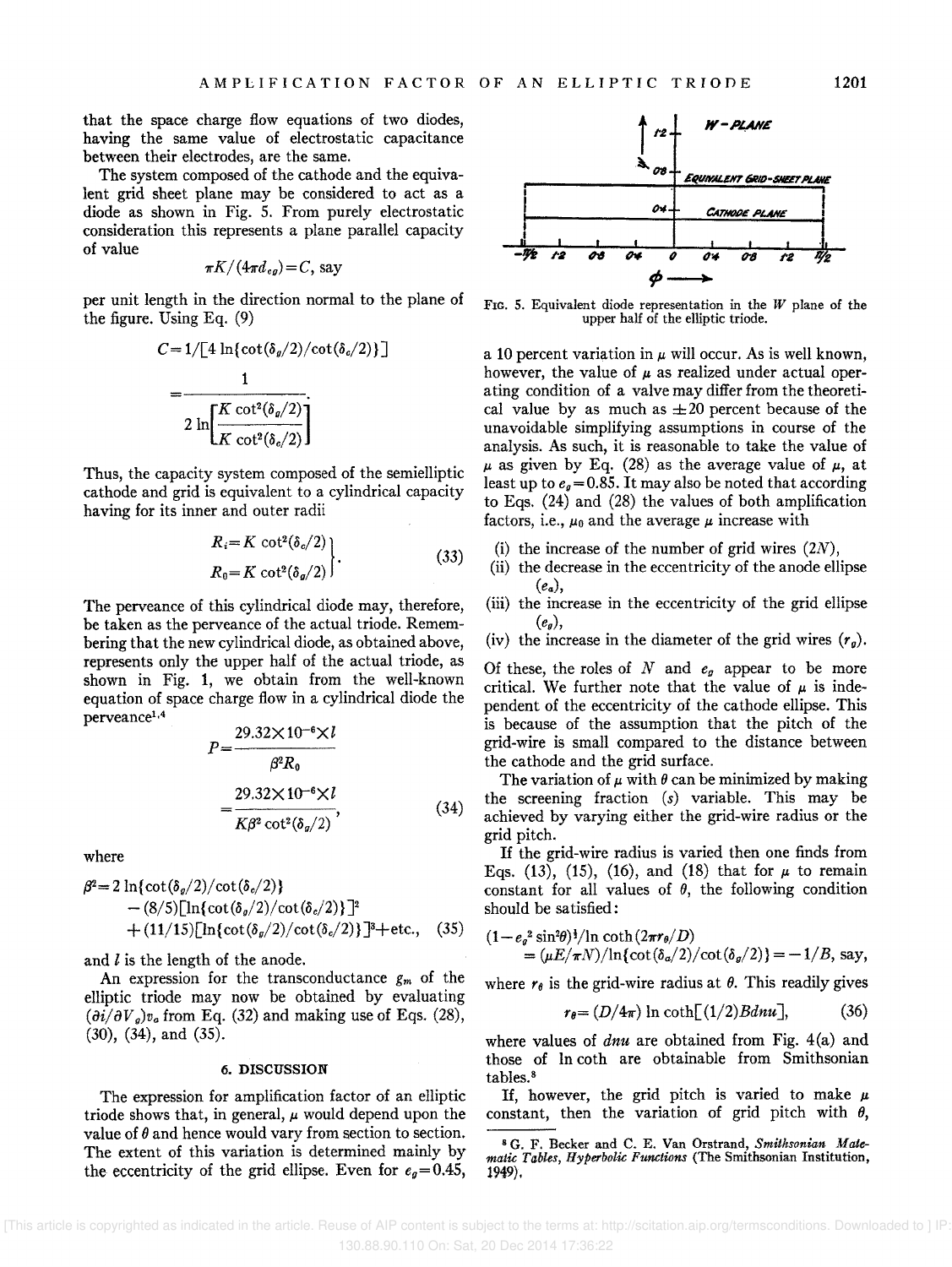according to Eqs.  $(13)$ ,  $(15)$ ,  $(16)$ , and  $(18)$ , is given by the transcendental relation

$$
D_{\theta} \ln \coth(2\pi r_g/D_{\theta})
$$
  
\n
$$
(1 - e_{\theta}^2 \sin^2\theta)^{\frac{1}{2}}
$$
  
\n
$$
= [2\pi K/(\mu e_{\theta})] \ln{\cot(\delta_{\alpha}/2)}/\cot(\delta_{\theta}/2)
$$
  
\n
$$
= A, \text{ say,}
$$

or,

$$
\left[\ln\coth f'(\theta)\right]/f'(\theta) = f(\theta),\tag{37}
$$

where  $D_{\theta}$  is the grid pitch at  $\theta$ ,  $f(\theta) = \frac{A}{2\pi r_g}$ and  $f'(\theta) = 2\pi r_a/D_\theta$ . The solution of the above equation is given graphically in Fig. 6.

Coming to the expression for perveance one notices that it varies inversely as the focal distance *K* which otherwise plays the role of a mere scaling factor. Further, it varies inversely as the square of  $cot(\delta_{g}/2)$ which points to the crucial role played by the eccentricity of the grid ellipse in determining the performance of the valve. However, more critical discussion of perveance will be a little speculative at this stage, since it is to be remembered that all deductions regarding the same are based on a number of very tentative assumptions (originally introduced by O'Neill and by Matricon and Trouve).

In order to illustrate the practical applications of some of the deductions made let us consider the design of a 6CS-GT/G triode. This has the following electrode dimensions:

| Cathode-cylindrical; diameter                        |                               | $= 0.15$ cm                      |
|------------------------------------------------------|-------------------------------|----------------------------------|
| Grid-elliptic;                                       | focal distance                | $= 0.225$ cm                     |
|                                                      | eccentricity                  | $= 0.9$                          |
| grid wire diameter= $0.0075$ cm                      |                               |                                  |
|                                                      | $grid$ pitch $= 0.06$ cm      |                                  |
| Anode—combination of a cylinder (diameter= $2.0$ cm) |                               |                                  |
| with an elliptic grid (focal dis-                    |                               |                                  |
|                                                      |                               | $tance = 0.225$ cm, eccentricity |
|                                                      | $= 0.6$ ). Length $= 1.7$ cm. |                                  |

With the above dimensions the following constants are obtained under typical working conditions:

$$
\mu = 20
$$
,  $P = 9 \times 10^{-4}$  amp (volt)<sup>3</sup>.



FIG. 6. Graphical solution of Eq. (37).

 [This article is copyrighted as indicated in the article. Reuse of AIP content is subject to the terms at: http://scitation.aip.org/termsconditions. Downloaded to ] IP: 130.88.90.110 On: Sat, 20 Dec 2014 17:36:22